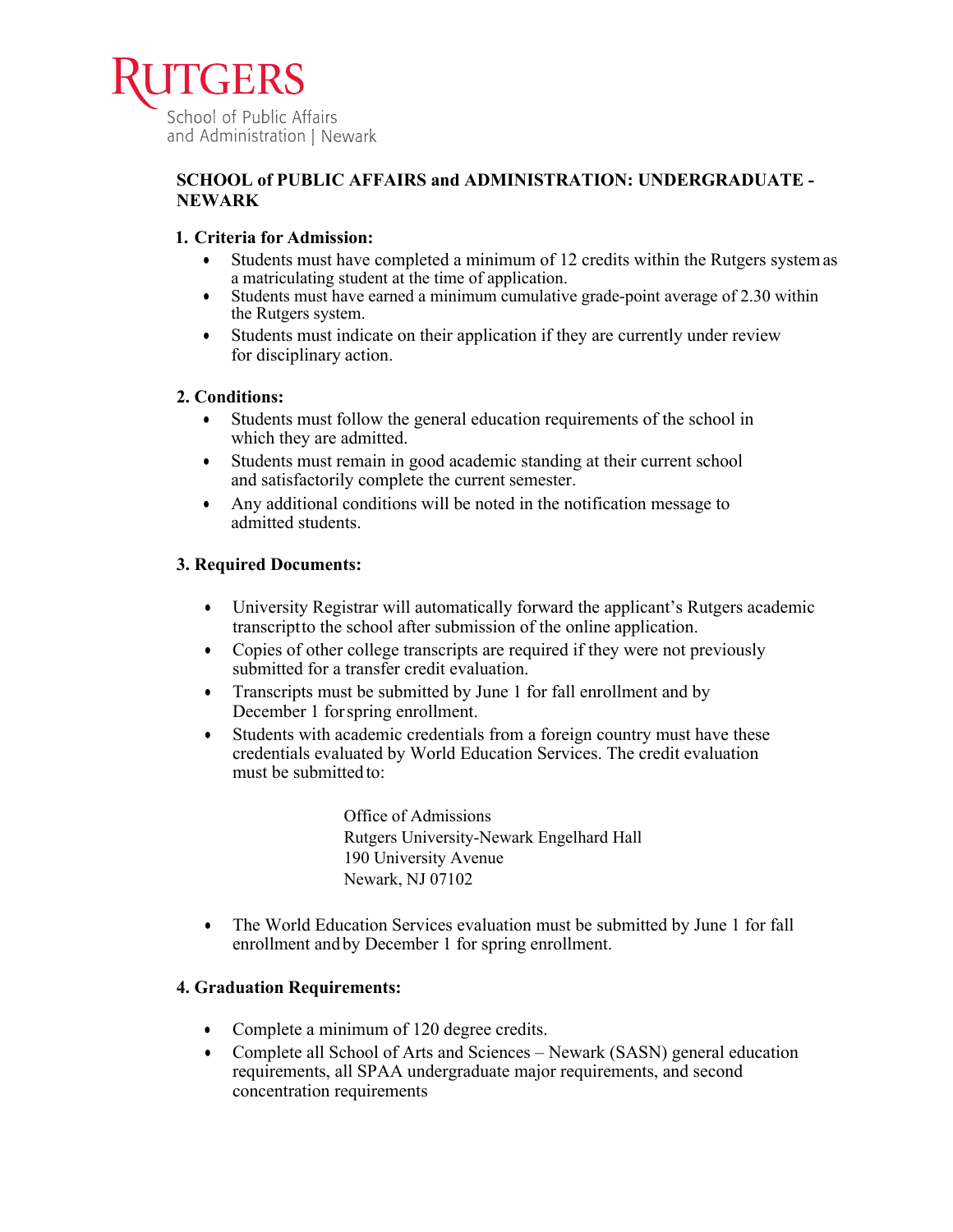

School of Public Affairs and Administration | Newark

- Maintain a 2.0 cumulative GPA or higher
- Students are advised to contact the Assistant Dean for Undergraduate Programs toreview graduation requirements.

# **5. College Contact:**

- Alyssa LaPatriello, Assistant Dean for Undergraduate Programs
	- Phone: 973-353-1122
	- Email: alapat@newark.rutgers.edu
- General inbox:  $spaa.sas@newark.rutgers.edu$

### **6. Application Deadline/Procedures and Notification Schedule:**

- Students interested in applying for admission to the School of Public Affairs and Administration MUST complete the school-to-school transfer online application according to the [deadlines.](https://www.ugadmissions.rutgers.edu/SchoolToSchool/procedures.aspx)
- Applicants will receive notification of their admission decision via the email address provided on their application.

### **7. Registration Information:**

• We strongly encourage students to contact the School of Public Affairs and Administration to schedule an academic advisement appointment to assist with registration.

#### **8. College Enrollment:**

- By submitting an application, an admitted student declares their intention to enroll atthe School of Public Affairs and Administration (SPAA) for the following term.
- The Office of the Registrar at Newark will change the student's school of registration to the School of Public Affairs and Administration, undergraduate program-Newark (school code 40 and major code 837) once the student is accepted.

#### **9. Withdrawal of Application:**

• Prior to a decision, an applicant may withdraw their application by visiting the status screen and clicking on "Withdraw My Application."

## **10. Withdrawal after Admission:**

• If an admitted student is unable to enroll at the School of Public Affairs and Administration, they must select the "Decline Transfer" button displayed in their admission email withinthe timeframe indicated so their school of registration may be modified accordingly. Without this notice, the school of registration will remain